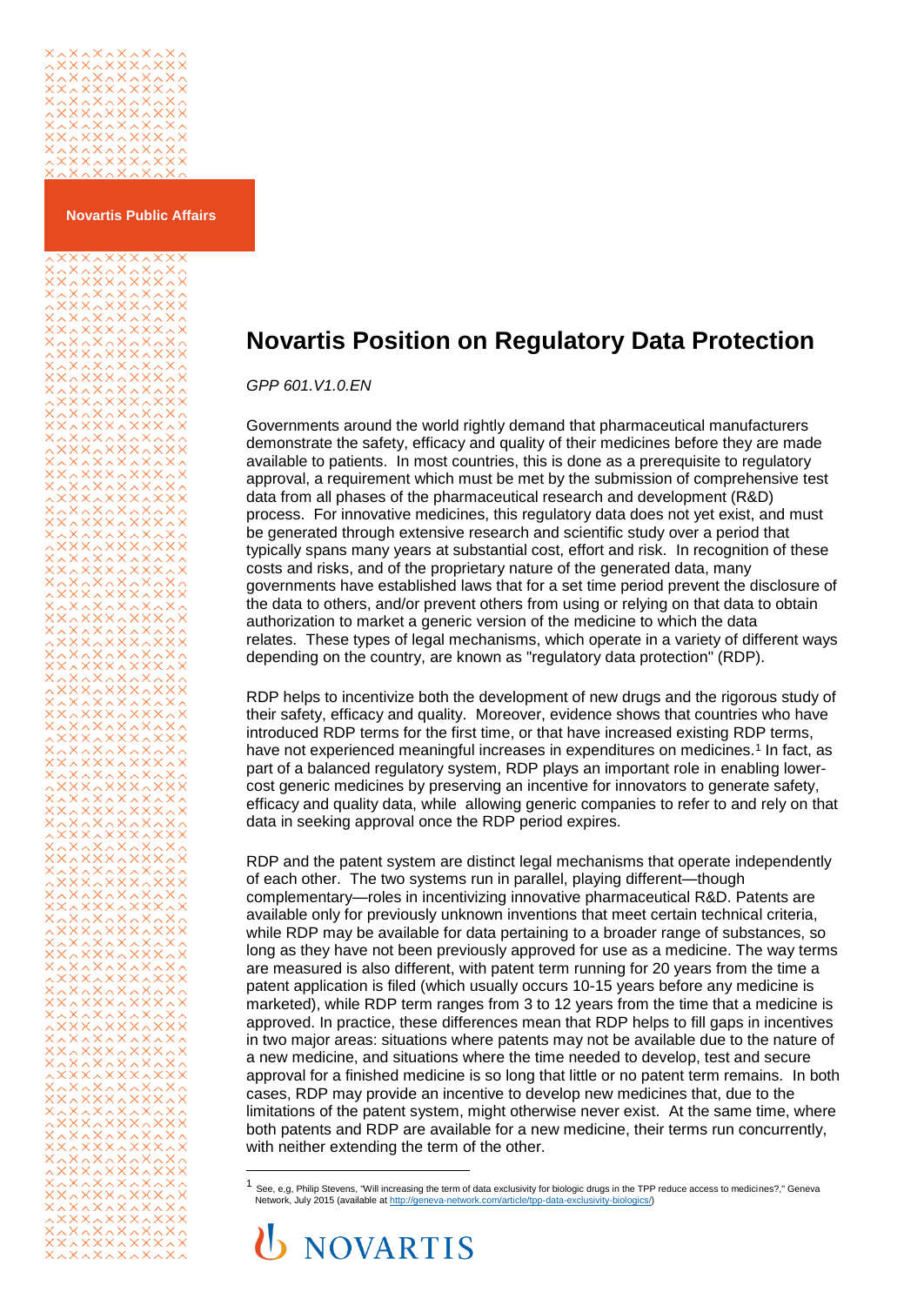## **Novartis Position**

Novartis supports the implementation of RDP systems in all countries because RDP strikes a proper balance between incentivizing the continued development of new medicines and serving a variety of public interests. Specifically:

- RDP helps to incentivize innovation in areas where patents may not work to do so, such as previously known substances where patents are not available, but where an innovator is first to demonstrate its safety and efficacy as a medicine
- RDP helps to improve patient safety when new medicines enter the market, by providing a window during which safety can be further studied in real-world conditions and suitable adjustments made before generic versions enter the market.<sup>2</sup>
- RDP helps to accelerate and increase access to new medicines. Given the substantial investment required to introduce a new medicine, where other factors are equal, innovators are more likely to prioritize those markets with RDP systems in place that prevent a new medicine from being immediately copied, resulting in the introduction of a new medicine in those markets sooner.
- RDP may bring additional benefits to countries that adopt such systems locally. For instance, RDP has the potential to incentivize the development of new medicines tailored to local populations and local social and environmental conditions, and to incentivize R&D activities and research directions that may be especially feasible for early-stage companies in developing countries to embrace.

As not all countries have adopted RDP systems, and implementation varies in those that have, stakeholders may have different views on various aspects of RDP. Following are Novartis' views on selected issues:

- 1. **RDP and the TRIPS Agreement:** Article 39.3 of the WTO Agreement on Trade Related Aspects of Intellectual Property Rights (TRIPS) requires WTO Members to protect confidential regulatory data against both disclosure and "unfair commercial use." Novartis believes that this provision imposes an obligation on all Members to implement RDP regimes that prevent competitors from relying on an originator's regulatory data for approval of a competing product for a set period. This includes a competitor's reliance on that data in seeking or securing approval of a competing medicine without the prior application of a reasonable period of protection. Reliance, moreover, must generally be implied and prevented for a period whenever a competitor seeks approval of a competing medicine without submitting its own data, even if it does not explicitly refer to the originator's data in its application. Were reliance deemed absent in such cases, the competing medicine would effectively be approved without any safety or efficacy data, a result which society could not accept.
- 2. **Term of RDP:** While TRIPS does not specify a minimum term of RDP, and national laws and treaties vary, Novartis believes that in order to be effective and serve its intended purpose, any national RDP regime must provide for a fixed RDP term of at least 5 years for new active substances, measured from the time of local product approval. A longer term as in the EU (overall exclusivity of 10 years) is strongly preferred, because longer terms increase the incentive to develop, test, and launch new medicines in new markets. Novartis also supports implementation of RDP globally for new forms and uses of existing substances whenever additional clinical studies are required to support their approval. The term in such cases should be at least 3 years, or follow the EU model where the full dossier receives an additional 1 year of RDP upon demonstration of a "substantial clinical benefit." However, where approval of a stand-alone dossier concerning a new indication is clearly and by necessity independent of an existing dossier, Novartis believes that the term of RDP should be the same as for new active substances.

<sup>2</sup> This patient safety element is the primary concern upon which RDP systems like Japan's are built.



l